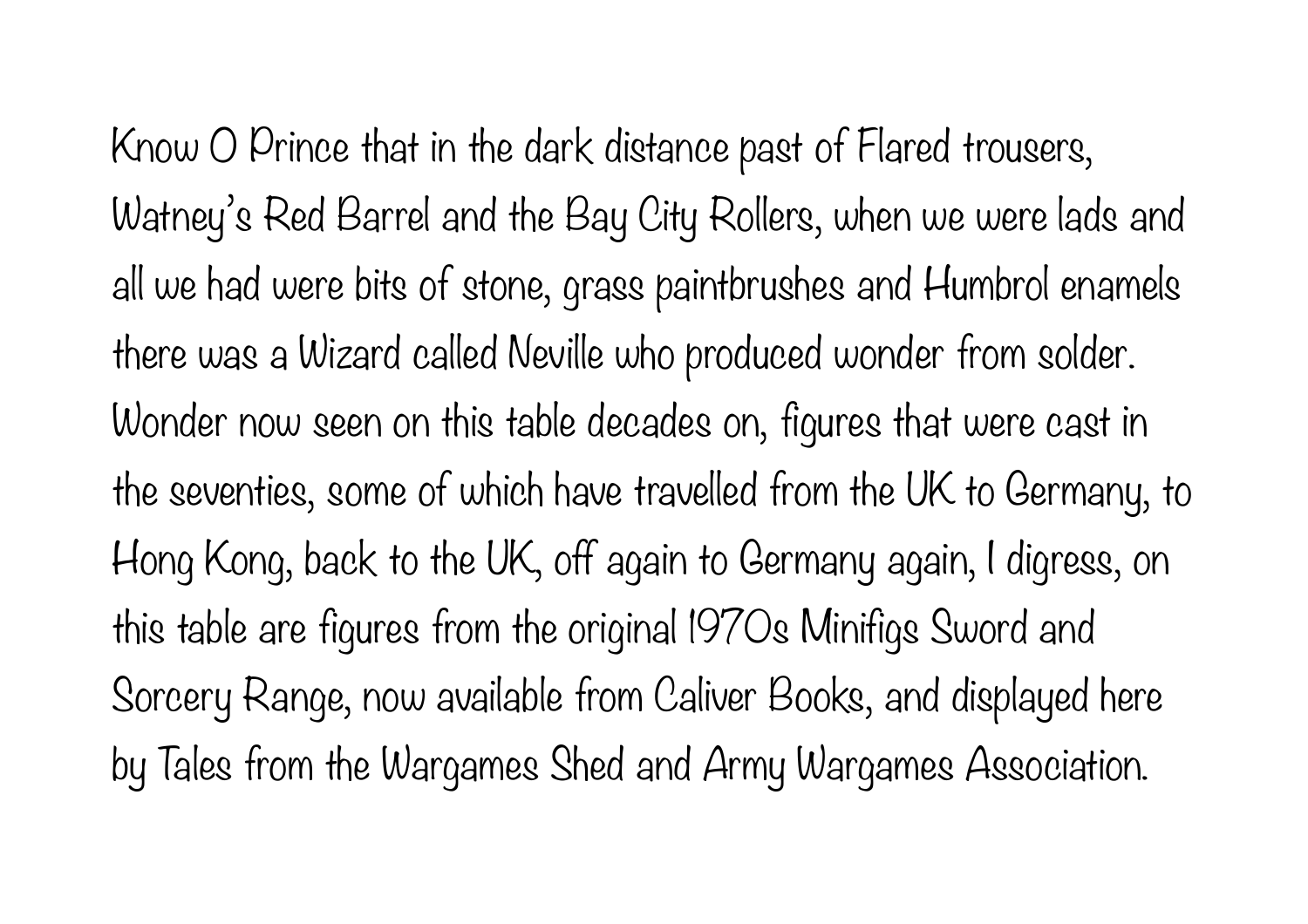Meanwhile …."Between the time when the oceans drank Atlantis, and the rise of the sons of Aryas, there was an age undreamed of. And unto this, Conan, was destined to wear the jewelled crown of Aquilonia upon a troubled brow"

Here Conan, now King of Aquilonia leads an alliance of Western Nations against a host raised by the evil sorcerer To-Me-Ku-Pa to conquer the known world.